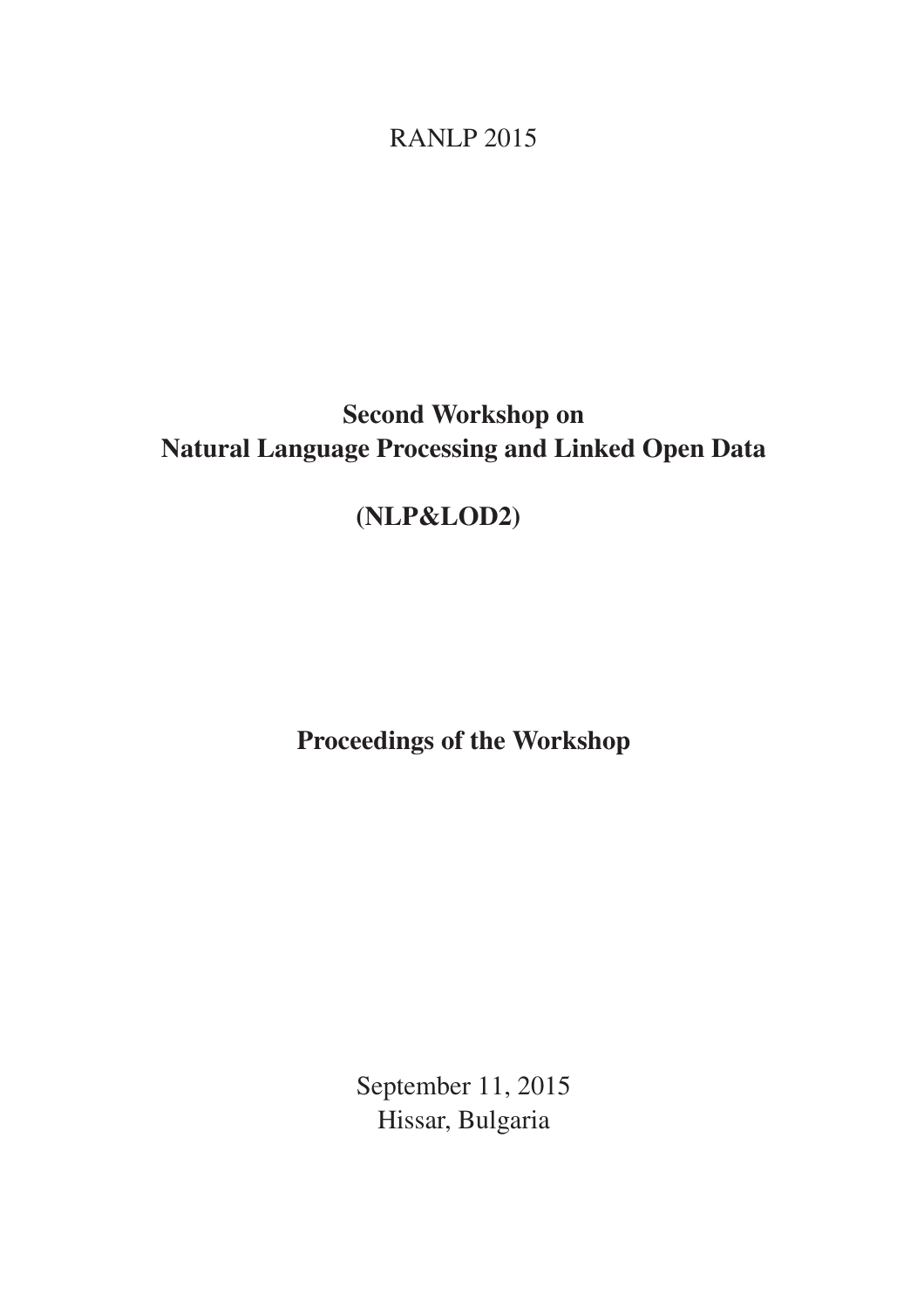Second Workshop on Natural Language Processing and Linked Open Data Associated with the International Conference Recent Advances in Natural Language Processing'2015

### PROCEEDINGS

Hissar, Bulgaria 11 September 2015

ISBN 978-954-452-035-9

Designed and Printed by INCOMA Ltd. Shoumen, BULGARIA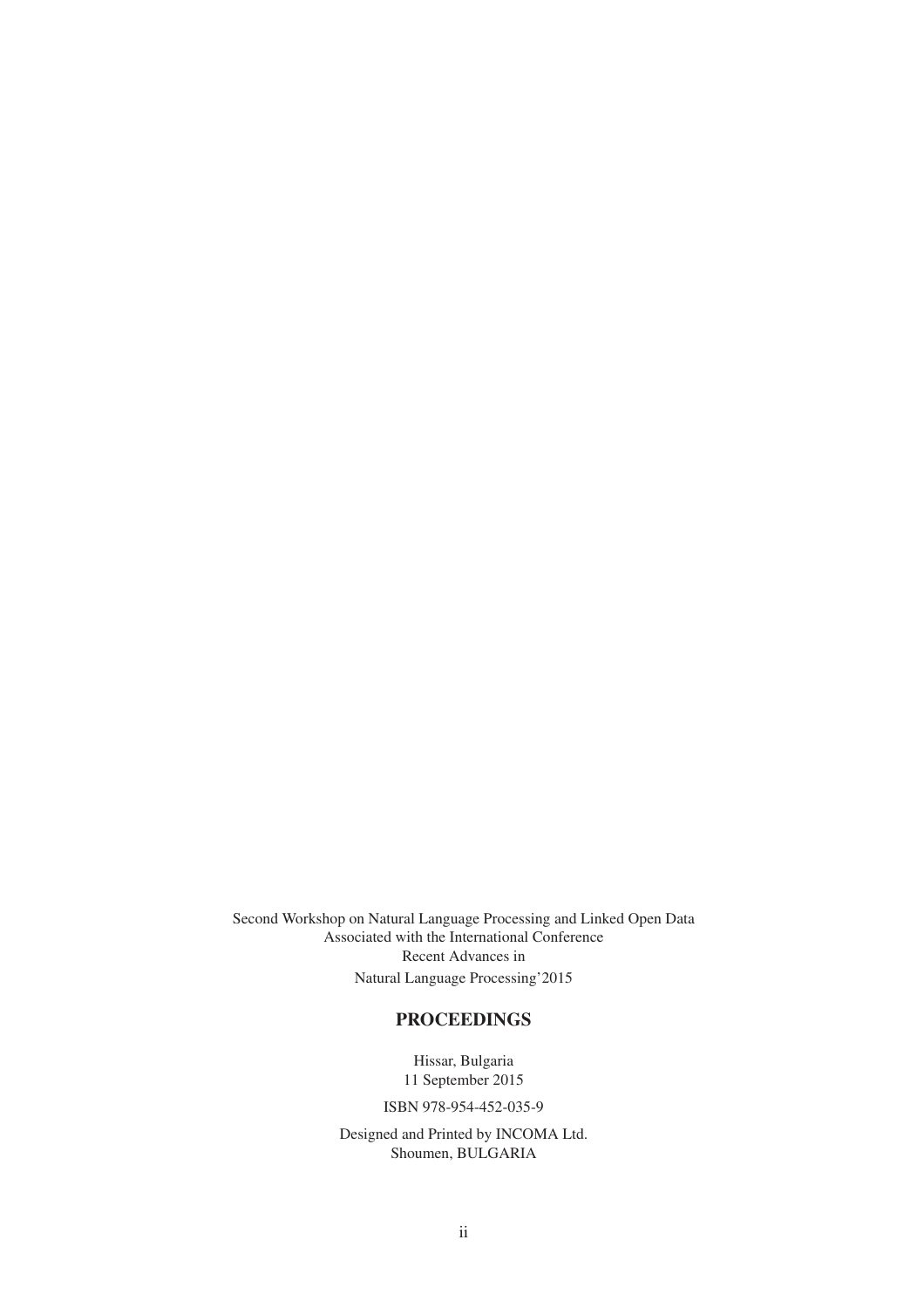## Introduction

NLP started to use extensively LOD in various scenarios, such as: exploring knowledge datasets (DBPedia, FreeBase, GeoNames, etc.) for annotation and information extraction; publishing language resources as LOD (WordNet, FrameNet, etc.); aggregating of the available data for various tasks (BabelNet, Global WordNet Grid); creation of standards for LOD (LEMON); building ontologies for different domains.

At the same time, the NLP processing pipelines have been developed towards the recognition and extraction of entities and events from raw stream data. Handling of events, however, requires also the inclusion of high quality modules like NER, NED, Semantic Role Labeling (SRL), sense and valency annotation. These modules rely not only on canonical resources, but also on the LOD datasets for extracting information about people, facts, and organizations. Additionally NLP techniques are used for creation of LOD datasets on the basis of new textual information.

Since there is some experience gained now in the interaction between NLP and LOD as well as between LOD and NLP, some problems have been identified, too. These are: general failure of NLP technology to meet completely the requirements of LOD; incompleteness of LOD datasets; sparseness of LOD datasets through various languages and domains; lack of robust reasoning mechanisms in NLP and LOD; still inefficient handling of natural language non-literal phenomena, such as metonymy, polysemy, figurative expressions; usability and re-usability of NLP and LOD applications.

Thus, a number of issues are related to the interaction between NLP and LOD. These are: reasons for low precision and inconsistencies; enhancing NLP applications with LOD; information extraction from LOD using NLP techniques; manipulating LOD (cleaning, adding information, deleting information, reconstructing facts) with NLP techniques; LOD as a corpus; mapping LOD to common sense ontologies and language data; storing LOD in RDF bases; methodological and theoretical approaches to LOD; handling polysemy and metonymy of entities in LOD; incompleteness of LOD data; LOD as unbalanced data through countries, cultures and topics of interest; insufficient reasoning in NLP and LOD; dynamics of LOD and NLP: versioning, replication, provenance, etc.

There are 6 papers accepted at the workshop. They cover the following topics: resources for Linked Open Data; representation of language phenomena in Linked Open Data; unified access to Linked Open Data and an ontology-based POS tagger using unifications of different tagsets.

We wish you a pleasant reading!

The Organizers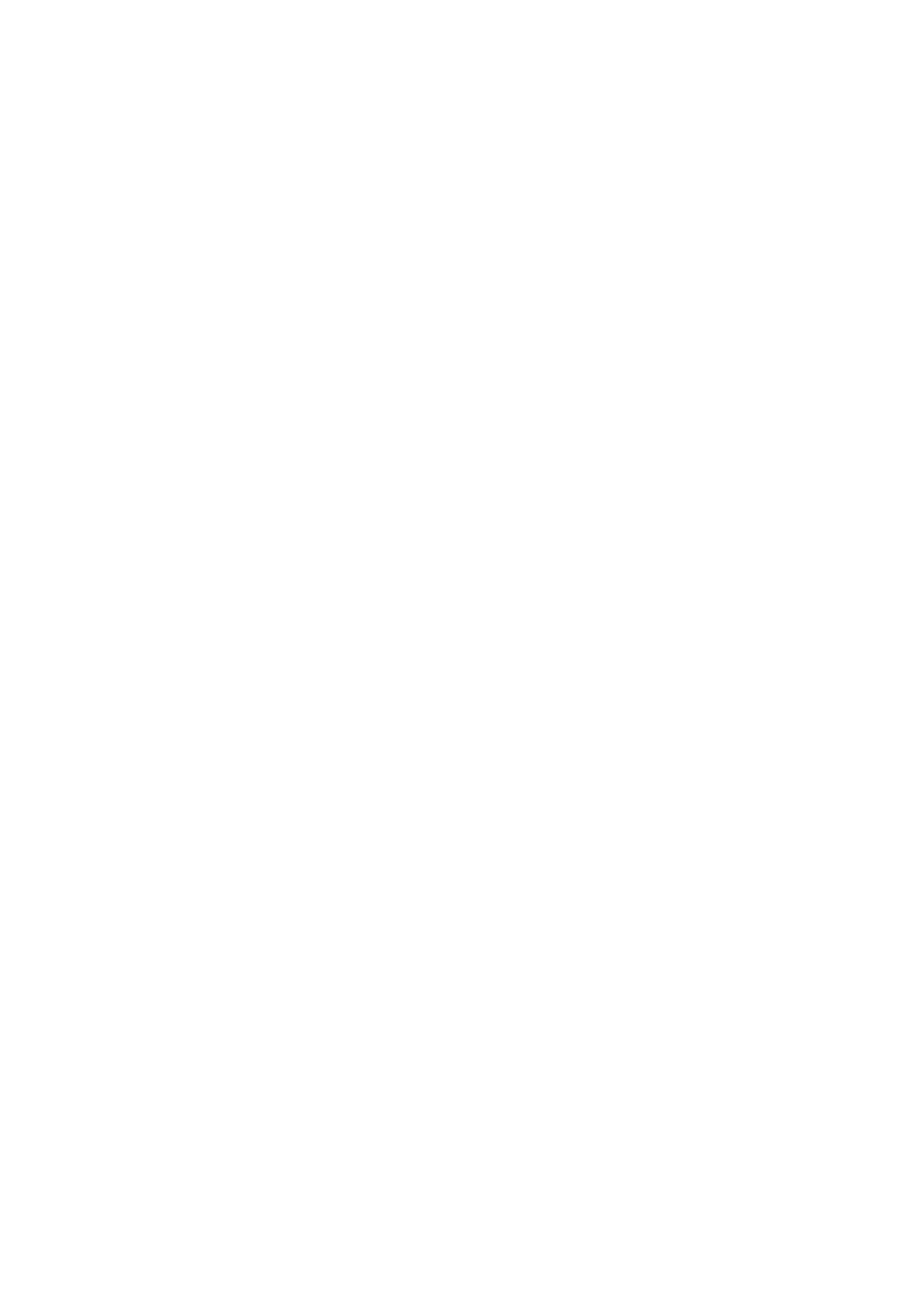#### Organizers:

Piek Vossen, VU University Amsterdam German Rigau, University of the Basque Country Petya Osenova, Sofia University, Bulgaria Kiril Simov, Bulgarian Academy of Sciences, Bulgaria

#### Program Committee:

Eneko Agirre, University of the Basque Country, Spain Kalina Boncheva, Sheffield University, UK António Branco, University of Lisbon, Portugal Aljoscha Burchardt, DFKI, Germany Nicoletta Calzolari, Istituto di Linguistica Computazionale, Italy Philipp Cimiano, University of Bielefeld, Germany Christian Chiarcos, Goethe-University Frankfurt am Main, Germany Thierry Declerck, DFKI, Germany Markus Egg, Humboldt-University Berlin, Germany Jan Hajič, Charles University in Prague, Czech Republic John McCrae, University of Bielefeld, Germany Petya Osenova, Sofia University and IICT-BAS, Bulgaria Maciej Piasecki, Wroclaw University of Technology, Poland German Rigau, University of the Basque Country, Spain Felix Sasaki, DFKI, Germany Kiril Simov, IICT-BAS, Bulgaria Gertjan van Noord, University of Groningen, The Netherlands Piek Vossen, Vrije Universiteit Amsterdam, The Netherlands

#### Invited Speaker:

German Rigau, University of the Basque Country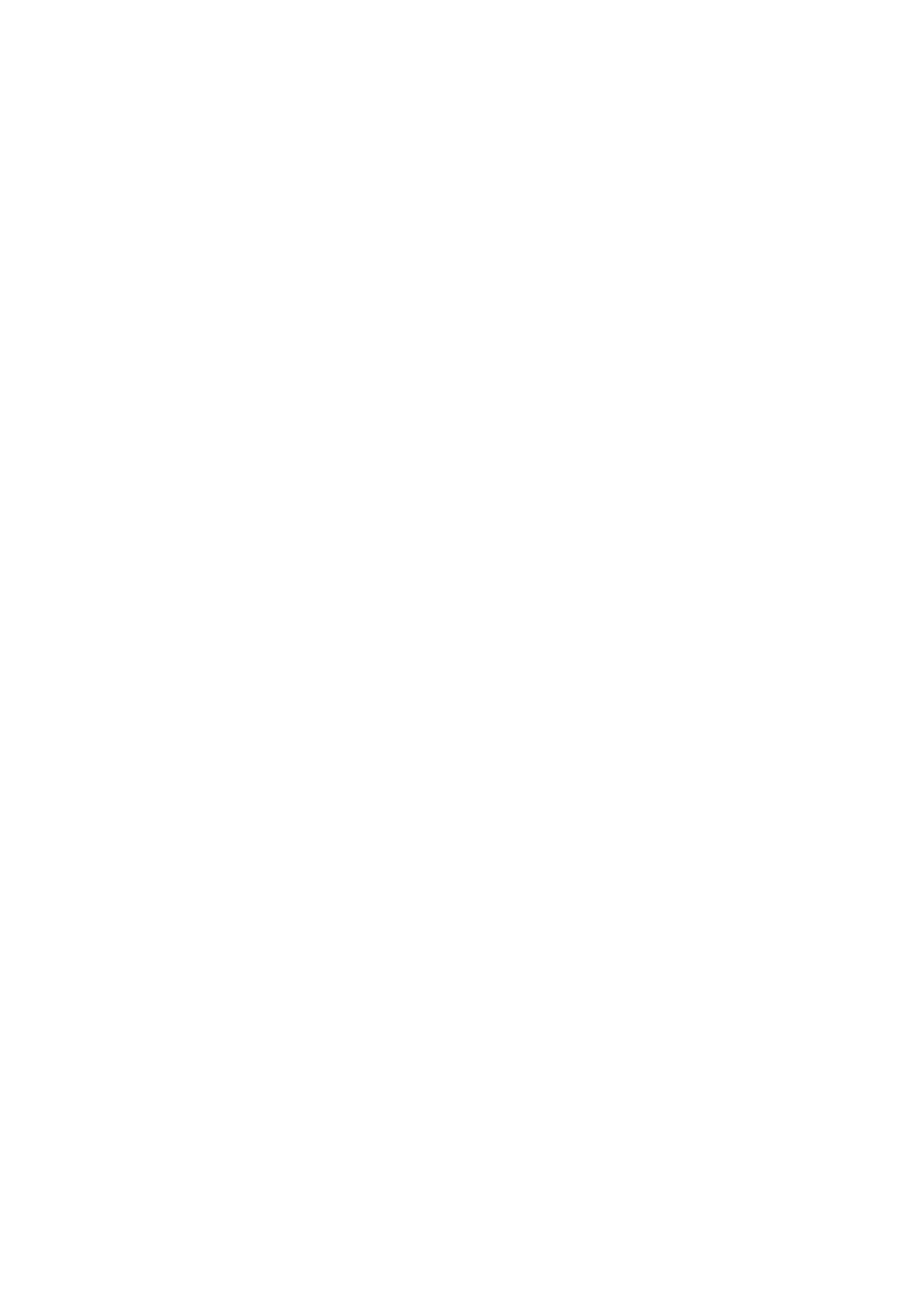## Table of Contents

| <b>Cross-lingual Event Detection in Discourse</b>                                                                                                                          |  |
|----------------------------------------------------------------------------------------------------------------------------------------------------------------------------|--|
| Generating Lexicalization Patterns for Linked Open Data                                                                                                                    |  |
| Small in Size, Big in Precision: A Case for Using Language-Specific Lexical Resources for Word Sense<br><i>Disambiguation</i>                                              |  |
| Towards the Representation of Hashtags in Linguistic Linked Open Data Format                                                                                               |  |
| An Ontology-based Approach To Automatic Part-of-Speech Tagging Using Heterogeneously Annotated<br>Corpora                                                                  |  |
| Accessing Linked Open Data via A Common Ontology                                                                                                                           |  |
| The GuanXi network: a new multilingual LLOD for Language Learning applications<br>Ismail El Maarouf, Hatem Mousselly Sergieh, Eugene Alferov, Haofen Wang, Zhijia Fang and |  |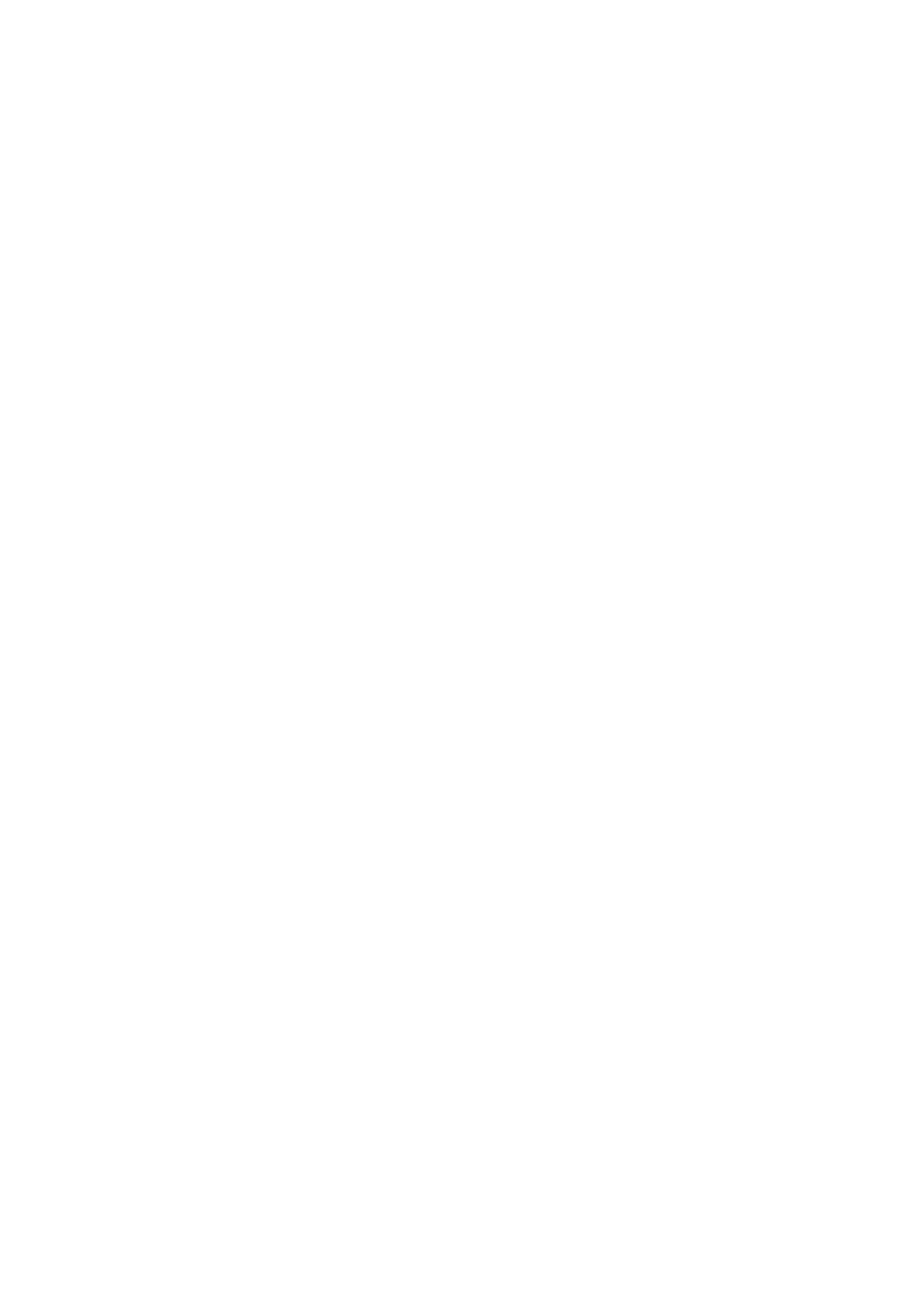## Workshop Program

#### 09:00–09:30 *Welcome*

### Invited lecture

09:30–10:30 *Cross-lingual Event Detection in Discourse* German Rigau

Session 1:

- 10:30–11:00 *Generating Lexicalization Patterns for Linked Open Data* Rivindu Perera and Parma Nand
- 11:00–11:30 Coffee break

Session 2:

- 11:30–12:00 *Small in Size, Big in Precision: A Case for Using Language-Specific Lexical Resources for Word Sense Disambiguation* Steven Neale, João Silva and António Branco
- 12:00–12:30 *Towards the Representation of Hashtags in Linguistic Linked Open Data Format* Thierry Declerck and Piroska Lendvai
- 12:30–14:00 Lunch break